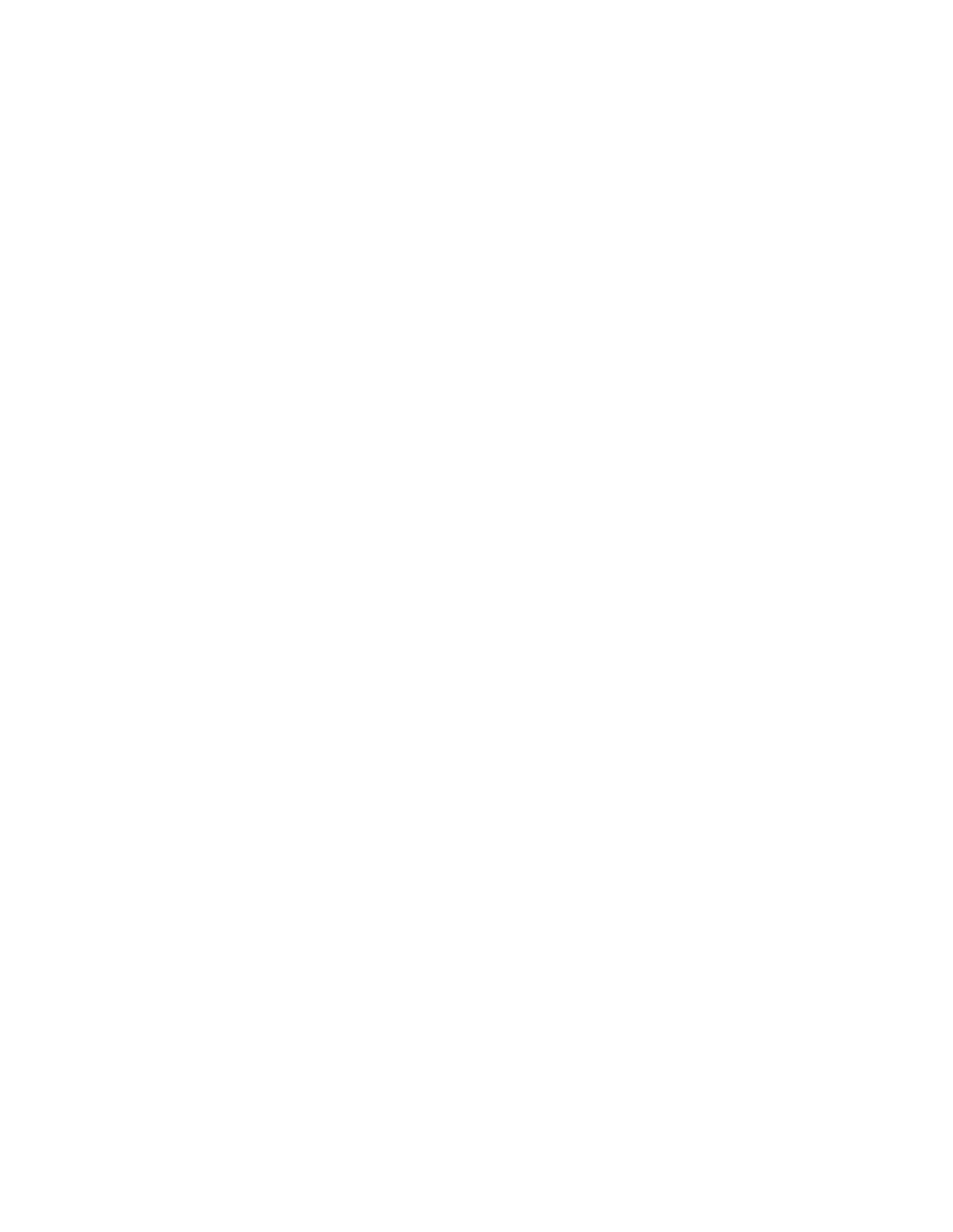#### **Overview**

Cornwall Community Hospital is dedicated to the delivery of exceptional and compassionate care and to continually enhancing the quality and safety of care in an environment that reduces risk for patients and staff. 2018 will be the third year of a five-year strategic planning cycle. The Plan's Vision of "Exceptional Care. Always." includes a strong focus on ensuring the organization's sustainability in light of ongoing fiscal challenges in acute care. We are accountable for and committed to providing care and services to our patients and families that reflect our strategic directions:

- 1) Partnering for patient safety and quality outcomes: We will partner with experts and our peers.
- 2) Patient inspired care: We will ensure the delivery of patient inspired care.
- 3) Our team, our strength: We will continue to develop and promote our team.
- 4) Operational excellence through innovation: We will reinforce our commitment to solid operational and financial performance.

Over the course of the next year, Cornwall Community Hospital will continue to build on the initiatives from the 2017-2018 Quality Improvement Plan to further enhance the quality and safety of care delivered. Many of the improvement initiatives were selected in anticipation that they would improve the patient experience by focusing on the information that is provided throughout the hospitalization as well as at the time of discharge. Since the implementation of the electronic health record in December 2016, Cornwall Community Hospital has the opportunity, as part of the optimization process, to create a document that will provide a thorough overview of a patient's hospitalization. This became a focus after receiving concerns from patients through surveys, physicians working in the community, as well as other hospitals about the lack of relevant data being provided at the time of discharge.

The improvements chosen are intended to improve the patient experience along his or her trajectory throughout the hospitalization. This includes the first interaction with a patient to gather historical information, ensuring their stay is comfortable, and providing adequate information upon discharge to prevent readmission. The Hospital values the opportunity to work with community partners including The Ottawa Hospital, the Ottawa Heart Institute, the Ottawa Regional Cancer Centre, the Champlain LHIN Home and Community Care Program, the Cornwall Police Services, the Eastern Ontario Health Unit, St. Joseph's Continuing Care Centre, Glengarry District Memorial Hospital and Winchester District Memorial Hospital. The Hospital has created a partnership working with the Seaway Valley Community Health Centre to reduce Chronic Obstructive Pulmonary Disease (COPD) admissions. This program is in its infancy and it is anticipated that there will be further opportunities to provide this patient-focused care. Cornwall Community Hospital works collaboratively with St. Joseph's Continuing Care Centre establishing a transitional plan with a goal of patients going home and reducing the likelihood of a patient requiring long-term care placement from the hospital setting.

In order to support the 2018-2019 Quality Improvement Plan (QIP), Cornwall Community Hospital (CCH) will strive to further improve the capacity of the organization's quality agenda through:

- Ensuring that we are responsive to the health care needs of our community (e.g. Embrace Project, designing and implementing a stroke rehabilitation program);
- Implementing a model of collaborative care focusing on transitions in care and safe discharge;
- Using our electronic health record to improve the quality of care and patient safety by facilitating timely access to accurate, up-to-date information;
- Engaging patients, families and caregivers in a meaningful way in service design and delivery;
- Continue the work of fostering cultural competency to better meet the needs of our community;
- Supporting the CCH team by working to reduce the incidences of workplace violence.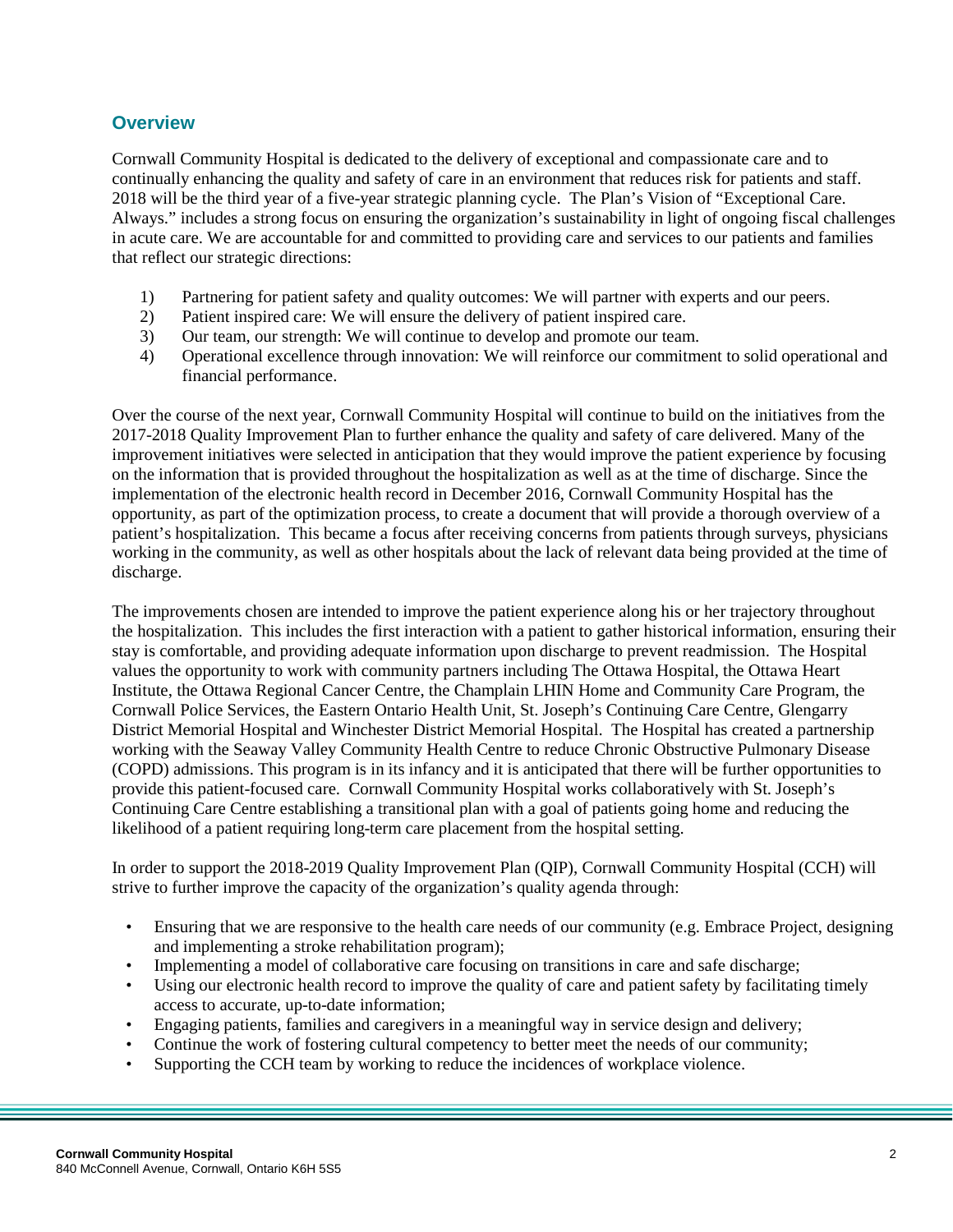#### **Describe your organization's greatest QI achievements from the past year**

Over the past year, Cornwall Community Hospital continued its optimization processes of the electronic health record (EHR). The focus remains improving the patient experience through the integration of technology. The EHR benefits patient safety, care and privacy, and positions Cornwall Community Hospital to share information efficiently across its departments and with community and regional partners to improve the full continuum of care, and to support the vision of delivering "Exceptional Care. Always."

While still in its infancy stages as far as benefits to the patient, the EHR has already been noted to improve patient safety. Some of these benefits include:

- Safety: Improving the ability to deliver patient safety initiatives, reducing the level of risk while improving safety and clinical/quality outcomes by using critical safety alerts, and providing clinical decision support rules, e.g. Venous thromboembolism (VTE) prophylaxis. The bedside medication verification processes mitigate possible incidents of mismatched patients and/or medication administration. Bedside integration of vital signs and other clinical data from patients' monitors eliminates transcription errors and duplication of efforts. Patient handoffs at transitions of care ensure information is readily available for the receiving units, including medication reconciliation on transfer. Electronic medication reconciliation on admission and discharge ensures patients' home medications are resumed on discharge from the hospital and any new medication(s) needed are prescribed. It also provides a longitudinal history of the patients' medication profile to use as a starting point on their next visit.
- Alignment to provincial/federal/international quality and reporting requirements: Accreditation standards for many mandated organizational practices are met and improved using the EHR including but not limited to medication reconciliation, enhanced communication between team members, use of abbreviations, and mandatory application of many risk screening tools e.g. Braden, Morse. Provincial Quality-Based Programs (QBPs) are supported by many electronic admission order sets. These order sets ensure that QBP interventions are embedded and flagged as QBP mandated and utilization easily monitored.
- Evidence-based standardized care: Approximately 300 order sets (PowerPlans/ modules) have been developed with evidence linked electronically for easy access by our providers. Using multiple tools, we are able to update these order sets as evidence changes and keep providers informed. This ensures standardization in practice and patients can expect to receive the same care regardless of who the admitting/attending provider is. On October 28, 2017, in partnership with Think Research, Cornwall Community Hospital implemented digital quality-based procedures (QBP) order sets. These are standardized order sets recommended by clinical experts.
- Privacy: Enhanced privacy and security of patient data due to access to information permitted by role, an automatic audit trail, and strict adherence to the provincial guidelines of the Personal Health Information Protection Act, 2004 (PHIPA).
- Care: The ability to provide better coordinated and efficient patient care, as medical history and the latest medical information are instantly available and multiple care providers can access a patient's chart at the same time. Electronic physician documentation provides immediate information to all members of the care team eliminating time lags with transcription.

In 2018-2019, Cornwall Community Hospital will continue to optimize its processes and workflows and the documentation of these in the EHR while incorporating new initiatives, e.g. Electronic Canadian Triage and Acuity Scale (eCTAS), as they arise. We are working collaboratively with the provincial creation of one instance, one record.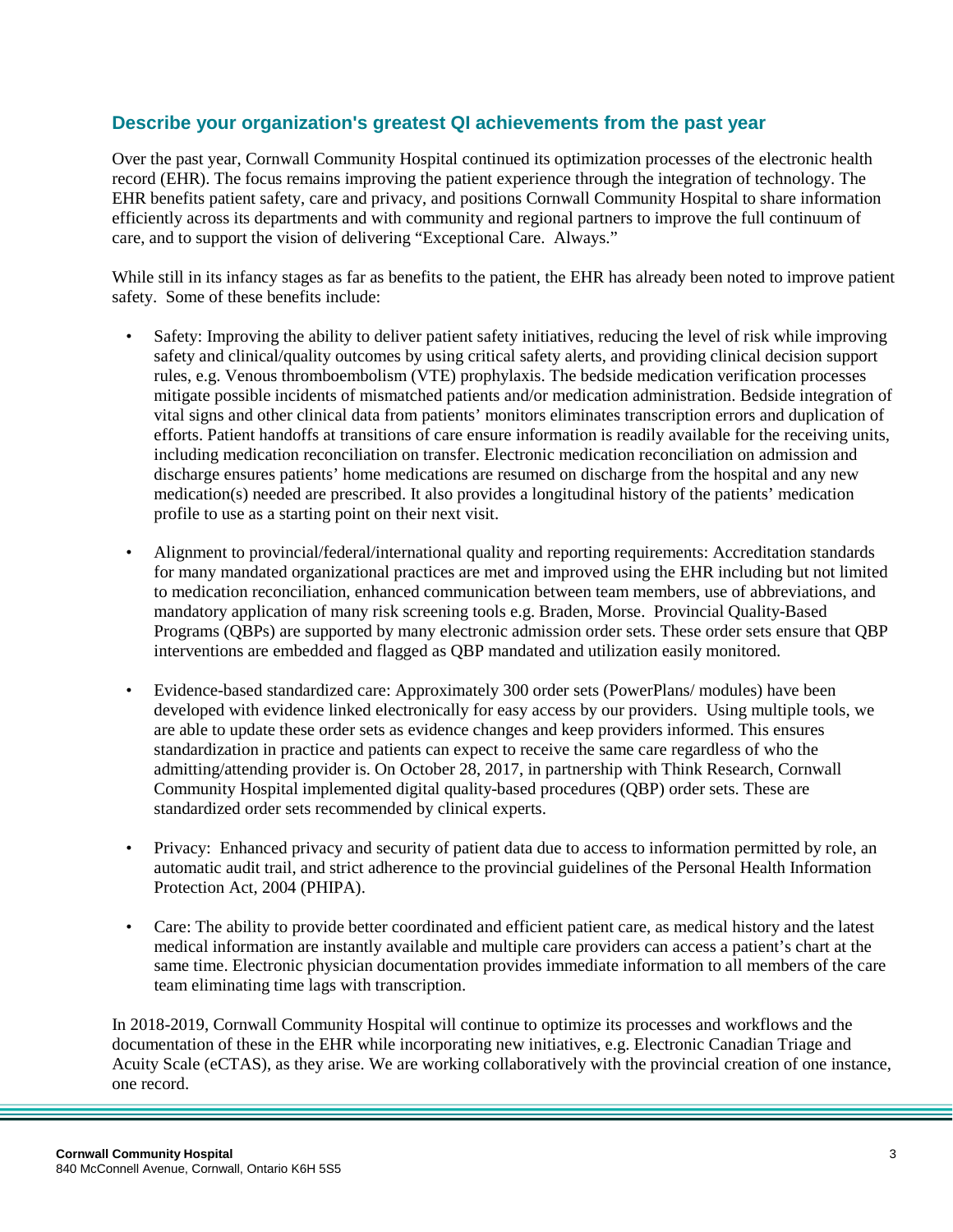Throughout 2017-2018, our commitment to working with our community partners in a patient and family centred care model deepened.

As the lead agency for the Stormont, Glengarry, Cornwall and Akwesasne Health Link, Cornwall Community Hospital assisted 18 partner organizations to work toward embedding the health link model as the framework in which they coordinate care for their most complex clients. In 2016-2017, we led the Health Link to exceed its target of coordinating care for 150 cumulative clients. Our Health Links target for 2017-2018 was to coordinate care for an additional 350 new clients. With the transition to sub-LHIN regions, our Health Link will be amalgamating with our two neighbouring health links and CCH will cease to be the lead agency. Throughout 2018-2019 and beyond, CCH will continue to embed the health link model to coordinate the care for our most complex clients in our community and out-patient programs.

CCH was fortunate to be selected as one (1) of four lead agencies in a Change Foundation "Changing CARE" initiative locally called "Embrace". Changing CARE brings family caregivers and providers together to spearhead innovative solutions that aim to improve family caregiver experiences in Ontario's health and community care sector. In 2018-2019, the project will be creating caregiver resource hubs and support networks as well as training providers on the role and value of caregivers and how to work within privacy legislation to include caregivers as much as possible.

In 2017-2018, Cornwall Community Hospital was also fortunate to receive a Bell Let's Talk grant to implement a family inclusion model on the In-Patient Psychiatry Unit. A team of caregivers and staff worked to create a caregiver survey, Caregiver Rights, a caregiver guidebook and make it accessible, and clarify privacy and consent legislation for staff.

#### **Resident, Patient, Client Engagement and relations**

One of Cornwall Community Hospital's strategic goals is to improve the delivery of patient inspired care. We strive to identify patient needs as this is the core of our business; measuring and improving quality; and improving transitions into and out of hospital. Throughout the year, CCH provides quarterly progress reports on the QIP indicators to the Quality and Performance Monitoring Committee of the Board and the Board of Directors. The 2018-2019 QIP was developed with feedback from our four Patient Experience Advisors, the Quality and Performance Committee, and the Board of Directors.

The focus has and continues to be to respond to patients and families when there is a real or perceived gap in care, coordination or communication. Our Director of Patient Experience ensures that the voice of the patient is heard and influences planning and decision-making on issues that affect patient care, ensuring the needs and expectations of patients and their families are addressed. For a number of years now, there has been a very active Mental Health Family Advisory Council that focuses on the needs of families both in the Community Mental Health Programs as well the In-patient Mental Health. Over the past year, there have been advances made through the feedback and support of the Council.

The Council established as a priority the need to improve the interaction between family caregivers of those with mental illness and addiction issues and their healthcare providers (nurses, doctors, social workers, etc.). With this goal in mind, it was determined that there was a need to assess the caregivers' perceptions. As such, over 200 caregivers from across the region were interviewed. The data obtained from the interviews was analyzed and five projects were then identified through a grant provided by The Change Foundation. Results of the work were shared at a large community event that hosted 110 people with a 50/50 mix of caregivers and healthcare providers. All of the projects that we will work on over the next two years will be co-lead by a family caregiver and a healthcare provider. CCH has responded by establishing experience based co-design into practice at CCH!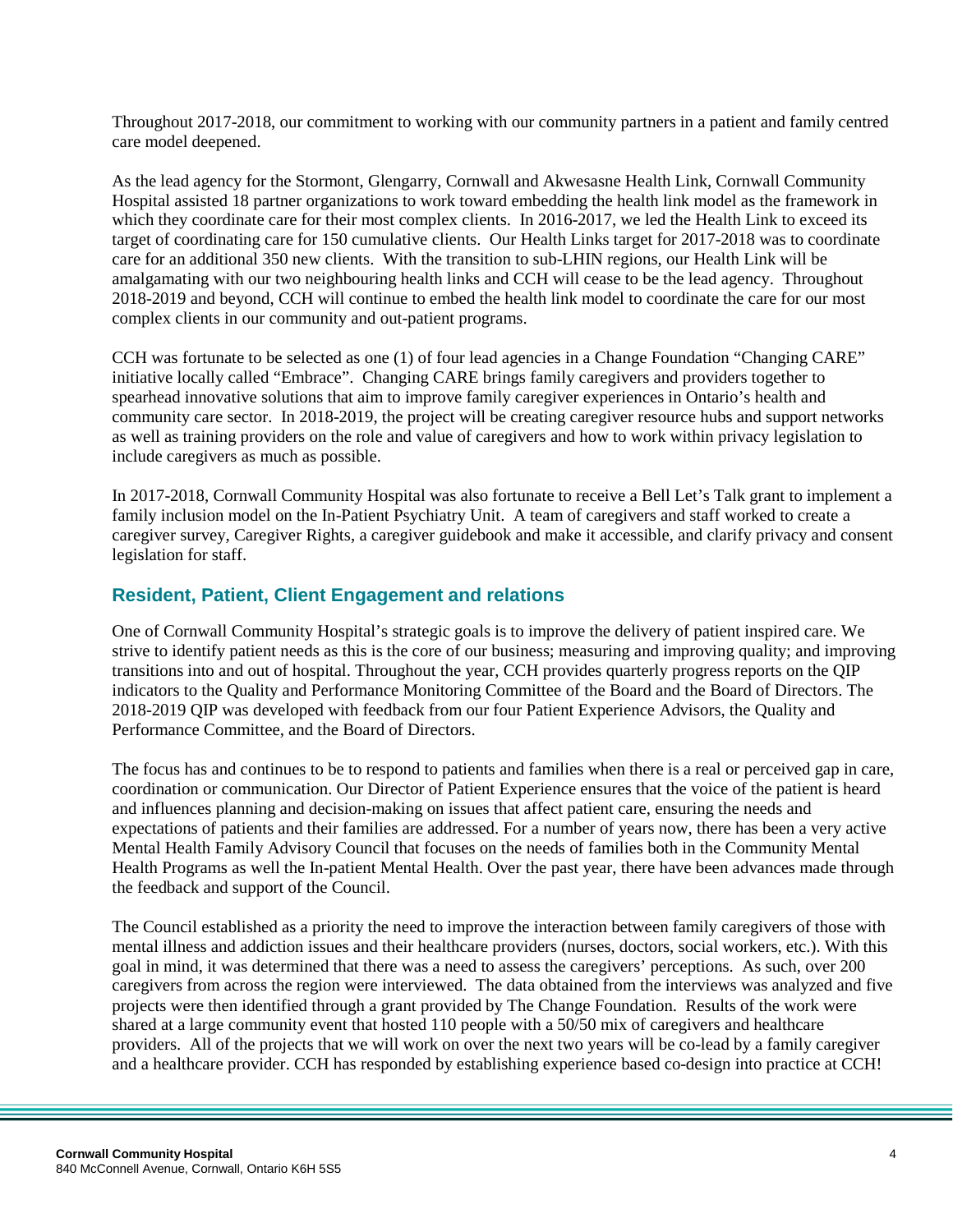Responses also indicated that caregivers often felt excluded from treatment and discharge planning when patients were discharged home from In-patient Mental Health. The often cited reason for this exclusion was the Personal Health Information Protection Act (PHIPA). Education sessions have been created for providers, who often feel intimidated by the privacy laws. This education will be rolled out to our In-patient Psychiatry staff in 2018. An awareness package has also been created to support staff in obtaining client consent, as we know that patients do better with family support and family find it difficult to support their loved ones when they have not been included in the treatment/discharge planning processes. The Hospital supports families by providing space for evening support groups and education sessions. Local family caregivers are also supported in obtaining education on various topics (Strengthening Families Together, dialectical behavioural therapy). These individuals now run manualized groups for family caregivers of those with Borderline Personality Disorder and offer two-10 week long sessions to orient family caregivers to the addiction and mental illness.

The four patient experience advisors (PEA) are former patients or family members in the past 2-3 years that are identified and recommended by staff/physicians/volunteers from across the hospital. The eventual goal is to have a council that is broad in their representation. Examples of input from our patient experience advisors include reviewing the patient/family complaints process and patient handbooks; falls committee membership; and redesign of the planned renovations for the triage area and signage.

Patient and family input is collected through a variety of mechanisms including impromptu online surveys, solicited inpatient surveys, the electronic patient incident reporting process, the Director of Patient Experience, our physician and front-line staff's day-to-day interactions. The Canadian Institute for Health Information (CIHI) patient satisfaction survey data has been carefully analyzed to identify areas where our patients are telling us we can do better. The top three and bottom three survey performers are shared each quarter with department managers so they can celebrate good results and work to improve the others. Survey results continue to support the need for the hospital to remain focused on the information provided at the time of discharge. In response, the Hospital has created patient handbooks that are developed at the appropriate literacy rate using formats that meet the needs of seniors as well as general population.

Some areas of the hospital have created their own surveys to solicit information that is most relevant to their program. This includes Women and Children's Health Services, the Critical Care Unit and the use of the Ontario Perception of Care Tool that is used both in the Community Mental Health Programs and In-patient Psychiatry.

# **Collaboration and Integration**

CCH believes that relationships with primary and community care partners are key to achieving optimal health care for our communities. In order to maintain the provision of safe high-quality care within the current financial pressures, we continue to review the services we provide and rely more on our partners for patient care at home or in other health care settings.

In 2017-2018, the Health Links project team has shifted its focus from providing care coordination to supporting the spread and sustainability of the Health Link model throughout our geography. The model became embedded in the care of some of the hospital's most complex addiction or mental health patients as we commit to completing coordinated care plans and facilitating physician follow up within 7 days of discharge for 30 of these patients. In the future, Hawkesbury and District General Hospital will become the lead agency.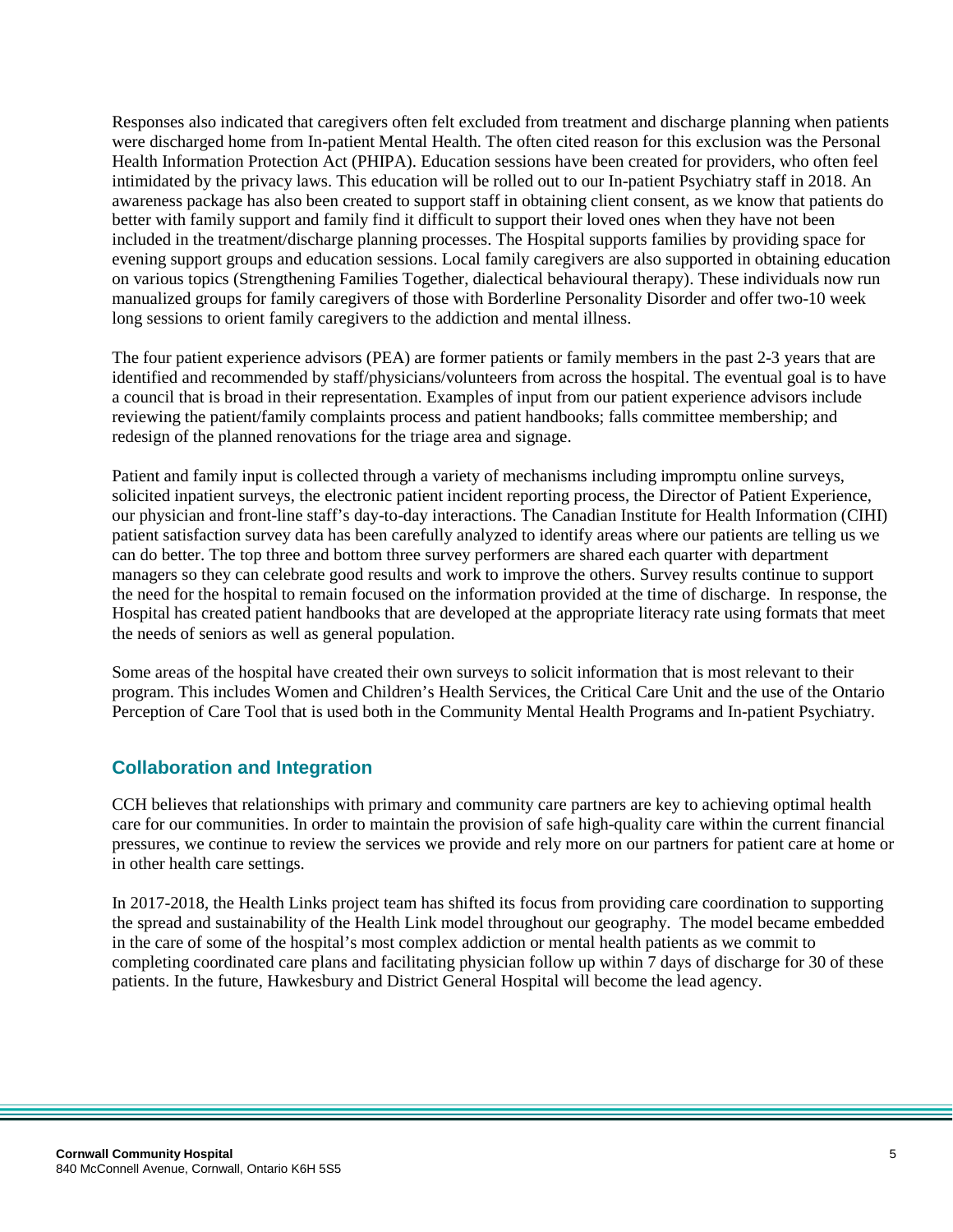#### **Engagement of Clinicians, Leadership & Staff**

The development of the annual Quality Improvement Plan (QIP) is part of the broader hospital planning framework aligned with the Strategic Plan. One of our goals is to have engaged and empowered staff and physicians by developing stimulating environments and ensuring opportunities for participation, leading to improved quality of care and patient satisfaction. The QIP was developed with feedback from patient advisors, caregivers, staff, managers, the Senior Team, physicians, and the Board of Directors.

The process was facilitated by the Quality and Risk department and included a cross-section of leaders, both administrative and clinical, from across the organization. This group worked together to ensure that we are organizationally aligned, committed and appropriately resourced to achieve QIP success.

#### **Population Health and Equity Considerations**

According to Cancer Care Ontario's report entitled Cancer Risk Factors Atlas of Ontario (2017), the report highlights that there is a higher propensity for someone residing in Cornwall to have cancer for the following reasons: (1) the consumption of alcohol by males exceed cancer prevention recommendations (2) females in parts of Cornwall consume less vegetables and fruit and lastly (3) females have increased sedentary behavior and also have higher incidences of smoking.

The unique environment in Cornwall and area, which includes the Akwesasne First Nations Community, provides a challenging environment for healthcare at CCH. Cornwall is situated in the 20% most deprived areas in Ontario; 47% of the population has post-secondary education and 14.5% are living below the low income cut-off. Within the LHIN, the Cornwall area is noted to have the highest rate of Chronic Obstructive Pulmonary Disease (COPD) and second highest stroke rate, along with the Indigenous population having a very high diabetes rate.

As previously stated, work is ongoing with community programs (Seaway Valley Community Health Centre) who have received funding to reduce COPD readmissions by optimizing the use of hospital and community-based COPD follow up clinics. This has been a very effective relationship as those stable patients that need ongoing assessment are better cared for in the community. To date, readmissions for this population have decreased from 19.8% to 12.9% over six months. When appropriate, we are working with community partners to develop combined care plans to ensure patient needs are met before admission. CCH will continue its focus on these patients to ensure that the results observed during this short time are sustainable. It should also be noted that readmission rates for congestive heart failure are lower than our peer hospitals (at about 6%) and over the past year, there have been no patients readmitted with strokes.

A number of patients served at CCH are from the nearby Akwesasne First Nations Community. In 2017, thirtyfive (35) CCH employees participated in various types of indigenous cultural training.

From a clinical perspective, CCH works in partnership with Aboriginal midwives on site and work with Akwesasne care coordinators to coordinate appropriate care after hospitalization. The hospital chapel was constructed with a ventilation system that supports smudging ceremonies. In the year ahead, CCH will focus on providing more frequent education sessions through "lunch and learn" to best meet the learning needs of frontline staff.

CCH is fortunate to have been able to recruit a resident from Akwesasne as a Board member.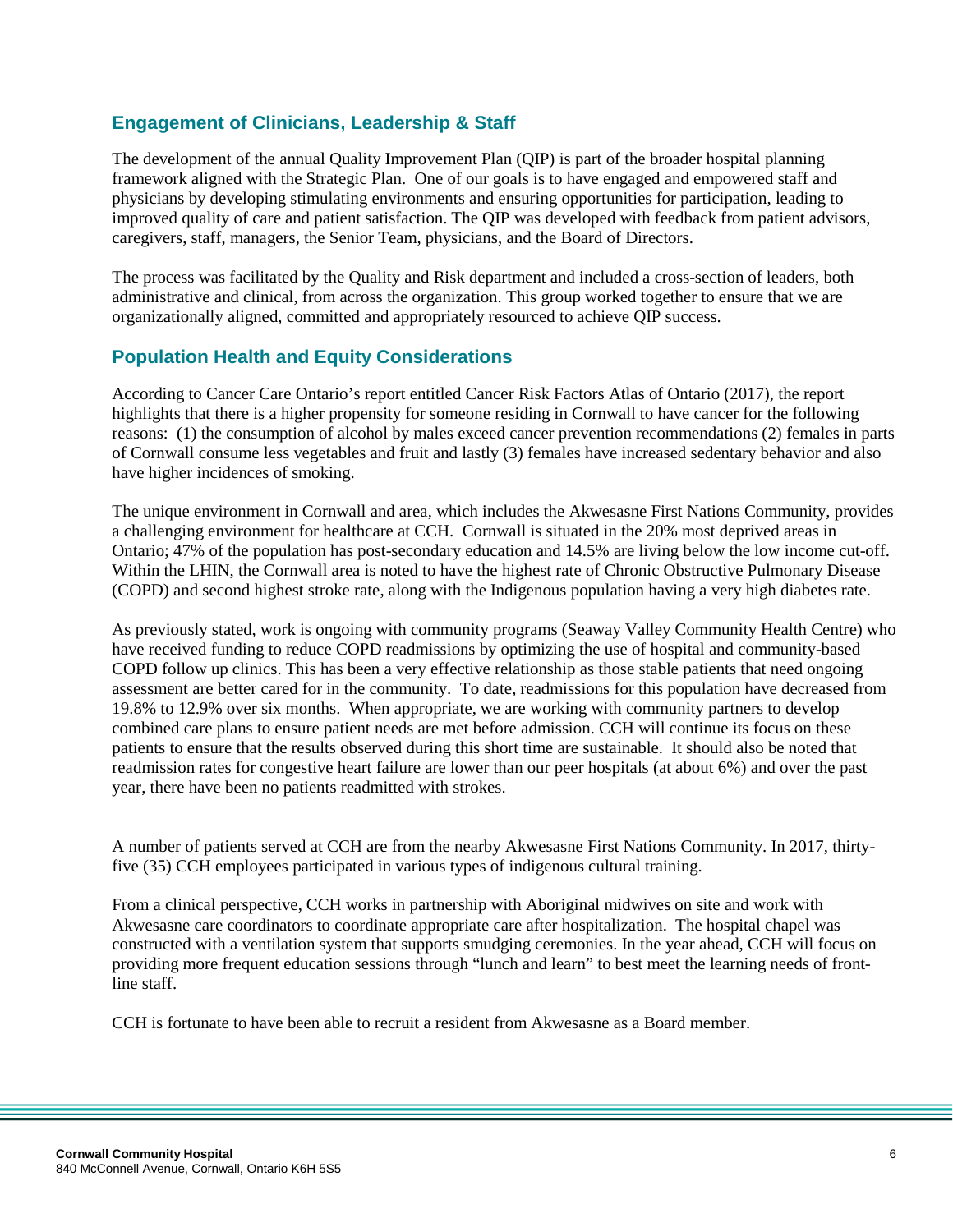#### **Access to the Right Level of Care - Addressing ALC**

Cornwall Community Hospital has experienced a sustained increase in the number of alternate level of care (ALC) patients waiting for long-term care (LTC), which results in longer wait times in acute care, due to a significant lack of available LTC beds in the Eastern Counties. Although an early adopter of the "home first philosophy", the hospital remains challenged with trying to develop with patients, families, caregivers and community partners, safe discharge plans. We continue to work with the Champlain LHIN and community partners to support safe timely discharges and avoid applications to LTC from hospital, unless there are no safe alternatives to support a return to the community. A recent exercise was led by the Champlain LHIN Home and Community Care Program to improve the processes required to support early identification of patients to establish plans for seniors at risk.

The Hospital is active in Senior Friendly initiatives to prevent deconditioning of patients and focus on early identification and treatment of patients that are at risk for delirium.

The Hospital has partnered with St. Joseph's Continuing Care Centre to share resources focused on transitioning complex patients out of the hospital and into an appropriate environment, with the objective of putting the patient first, and getting them into their home setting. The work initiated in 2017 with St. Joseph's Continuing Care Centre has been very effective as a means of managing the number of patients being discharged from hospital to home reducing the number of patients with a destination of long-term care from the hospital setting.

The Hospital is optimistic that the work being led by the Champlain LHIN Sub-Acute Planning will result in improved access to care. CCH will continue to identify and implement additional strategies working with Champlain health care providers to reduce alternate level of care days.

Unfortunately CCH is prone to high occupancy rates that result in delays in treatment of patients in the emergency department most notably those that require admission to the hospital. Work continues with other hospitals in the Champlain LHIN to facilitate transfers and repatriation of patients that are suitable for other appropriate environments.

# **Opioid Prescribing for the Treatment of Pain and Opioid Use Disorder**

Community Withdrawal Management Services (CWMS) offers quick and easy access both within its services and in the Emergency Department and inpatient units of CCH. Patients who identify with a substance use problem are offered services with CWMS when they present at the hospital. CWMS nurses respond immediately during operating hours or the next morning when clients present overnight. CWMS staff engage with the patient directly in the Emergency Department and/or inpatient units. Clients presenting with opioid addiction are supported in accessing Opioid Agonist Therapy (OAT) at the OAT clinic of their choice. Education is an ongoing part of the intervention with clients and covers such topics as services and programs available, accessing Naloxone kits, opioid agonist therapy, and community resources including the process to access emergency housing. CCH staff are able to consult with CWMS nursing staff when required and offer addiction training monthly at nursing orientation. CWMS maintains close collaboration and partnership with the two OAT clinics in Cornwall, the Eastern Ontario Health Unit (EOHU), the Women and Children's Neonatal Abstinence Syndrome Program of CCH, and provides public education when requested.

Outpatient Addiction Services offer a variety of programs including a specialized opioid therapy program which prioritizes individuals with opioid addictions. Clients are often referred directly from CWMS or can self-refer or be referred by their health care practitioner or loved one. Services include individual, group, and addiction supportive housing (intensive case management) within a client centred approach including abstinence and harm reduction strategies. When necessary, a streamlined process between CWMS and Outpatient Services is in place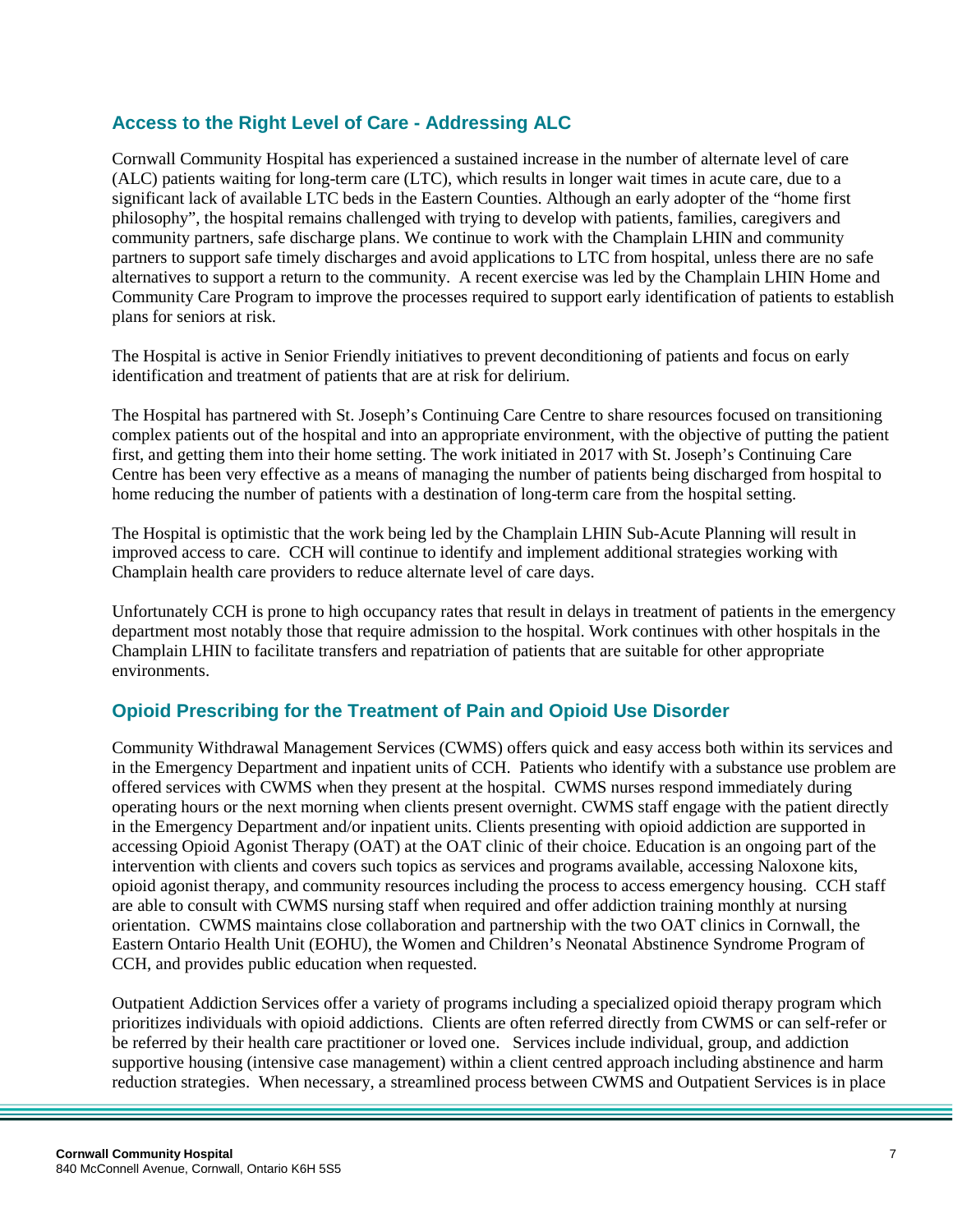to offer the appropriate support an individual needs. Similar to CWMS, education is an ongoing part of the intervention with clients and covers such topics as services and programs available, accessing Naloxone kits, opioid agonist therapy, and community resources. Outpatient Services is a partner with the Eastern Ontario Health Unit (EOHU) on the community Drug Awareness Group comprised of services such as police, Emergency Medical Services (EMS), the education sector, etc. and are finalizing a community emergency plan to address opioid overdose in our community.

Cornwall Hospital's Community Addiction and Mental Health Centre is working closely with the Eastern Ontario Health Unit to both train our staff in the administration of naloxone and to expand the availability of naloxone to our population.

There is a heightened awareness amongst the medical staff regarding prescribing practices of opioids for pain management. There is signage in the Emergency Department advising the public that the Emergency Department does not offer prescriptions for the refill of narcotics. As part of the Medi Drop Program, a safe medication drop box exists in the Emergency Department and a public campaign is being planned in collaboration with the Cornwall Police Services as a means of creating community awareness.

# **Workplace Violence Prevention**

Recent workplace violence incidents in health care have highlighted the need for increased diligence in this area and a working group of senior leaders was formed in January 2015 that has been meeting monthly to progress the agenda. This working group has transformed into a Workplace Violence Prevention Committee, with increased staff communication/participation, and ties to the Joint Health and Safety Committee as a standing agenda item.

Policy and program updates included an in depth review of the Non Violent Crisis Intervention training program for effectiveness and suitability and of the Code White policy, which includes use of force by security guards; the development of a process working with community partners to case manage high risk clients presenting to CCH as well as the adoption of the toolkit from the Public Services Health and Safety Association (PSHSA).

Training improvements included enhancing the Non-Violence Crisis Intervention training program to re-train employees with updated basic, certified and advanced training, depending on employee/patient interaction, and risks of incidents; increasing the number of trainers, and completing "Train the Trainer" sessions.

Physical environment improvements include a seclusion room renovation in the Emergency Department; Code White buttons for nurse call at three triage stations in the Emergency Department; new security force in place with increased standards for role of guards; hand cuffs, vests, belts provided to guards; and a modification in guard hours to facilitate maximum coverage.

Going forward, the Committee will continue to assess our progress regularly to ensure that initiatives/ improvements are implemented with the goal of keeping staff, physicians and patients safe. At all times, staff and physicians are encouraged to report concerns and offer suggestions to mitigate the potential for violence.

# **Performance Based Compensation**

Cornwall Community Hospital's performance-based compensation plan for the Chief Executive Officer and the individuals reporting directly to this role are linked to achieving targets in the QIP as per the Excellent Care for All Act (ECFAA) requirements.

The achievement of the annual targets for the QIP indicators outlined below account for a total of 2% carved out of the overall compensation for the chief executive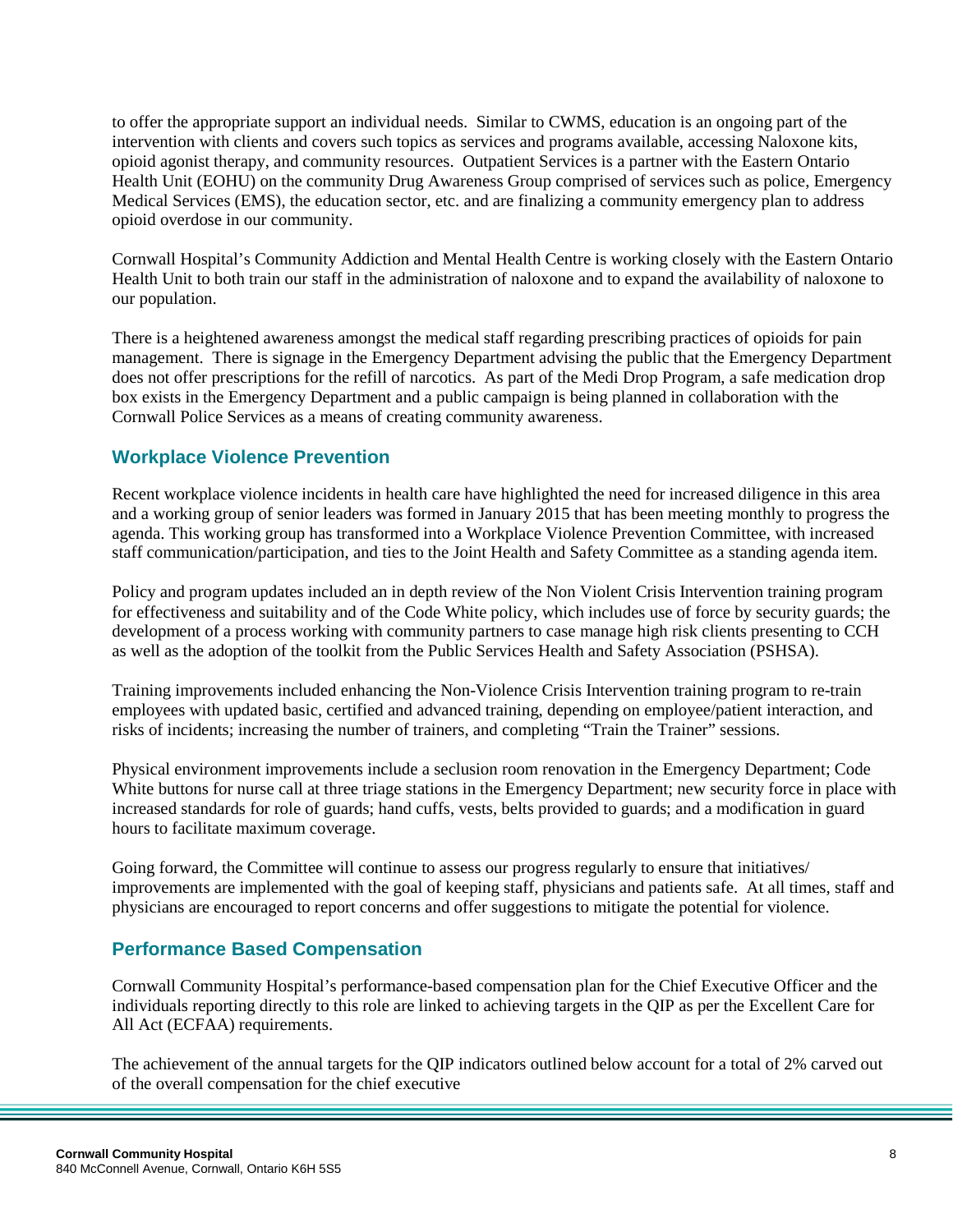officer and the executives below. Payments will be determined by assigning comparable weights to each indicator, and the use of a sliding scale for the percentage of target achieved.

- President and Chief Executive Officer
- Chief Financial and Information Officer
- Vice-President, Patient Services and Chief Nursing Officer
- Senior Director, Critical Care and Perioperative Services
- Vice-President, Support Services
- Vice-President, Community Programs
- Chief of Staff

QIP Indicators:

- 1. Information arrived from survey responses to "Did you receive enough information from hospital staff about what to do if you were worried about your condition or treatment after you left the hospital?";
- $\overline{2}$ . Twenty-eight (28) day readmission rate for patient with COPD;
- $3.$ Total number of staff and physicians that participated in Indigenous training;
- Information arrived from survey responses "Using any number from 0 to 10, what number would be used  $\overline{4}$ . to rate care received in the emergency room department?";
- 5. Acknowledgement to the individual within three to five business days of receipt of complaint;
- Total number of patients that had the best possible medication discharge plan completed; 6.
- Number of workplace violence incidents reported by hospital workers. 7.

#### **Contact Information**

Heather Arthur, Vice President, Patient Services, and Chief Nursing Officer heather.arthur@cornwallhospital.ca

#### Sign-off

It is recommended that the following individuals review and sign-off on your organization's Quality Improvement Plan (where applicable):

I have reviewed and approved our organization's Quality Improvement Plan

Nancee Cruickshank **Board Chair** 

Michael Pescod Quality and Performance Monitoring Committee Chair

Uinate.

Jeanette Despatie Chief Executive Officer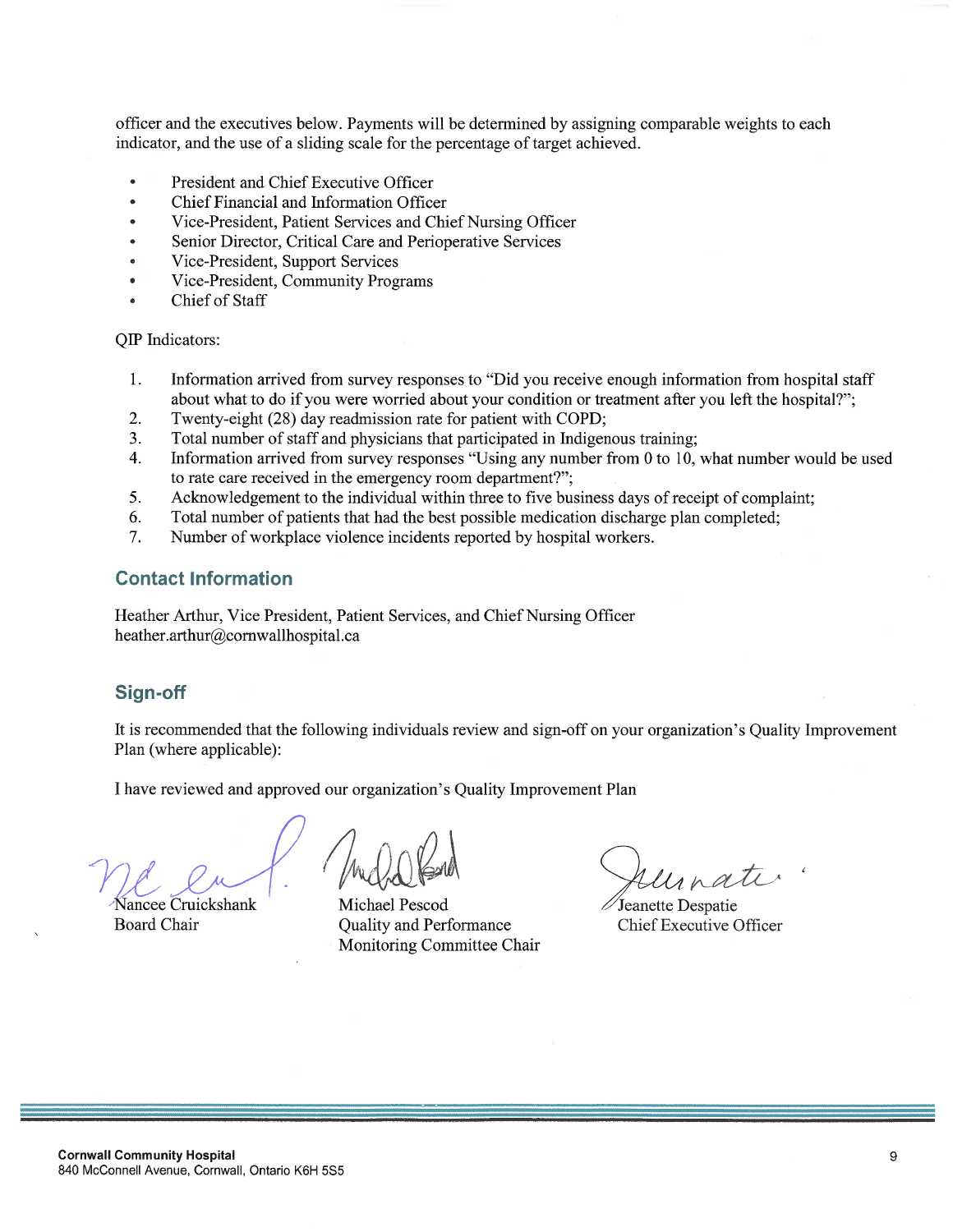# **2018/19 Quality Improvement Plan "Improvement Targets and Initiatives" 2018-03-08**

Cornwall Community Hospital 840 McConnell Avenue

|                                |                              | <b>Measure</b>           |  |                  |                                                               |      |               |                            |                        | <b>Change</b>               |                                                                                                                                                                                                                                |                                                                                             |                                    |                     |
|--------------------------------|------------------------------|--------------------------|--|------------------|---------------------------------------------------------------|------|---------------|----------------------------|------------------------|-----------------------------|--------------------------------------------------------------------------------------------------------------------------------------------------------------------------------------------------------------------------------|---------------------------------------------------------------------------------------------|------------------------------------|---------------------|
|                                |                              |                          |  |                  | <b>Current</b>                                                |      | <b>Target</b> | <b>Planned improvement</b> |                        |                             | <b>Target for process</b>                                                                                                                                                                                                      |                                                                                             |                                    |                     |
| <b>Quality dimension</b> Issue |                              | Measure/Indicator Type   |  |                  | Unit / Population Source / Period Organization Id performance |      |               | <b>Target</b>              | justification          | initiatives (Change Ideas)  | <b>Methods</b>                                                                                                                                                                                                                 | <b>Process measures</b>                                                                     | measure                            | <b>Comments</b>     |
|                                |                              |                          |  |                  |                                                               |      |               |                            |                        |                             | M = Mandatory (all cells must be completed) P = Priority (complete ONLY the comments cell if you are not working on this indicator) A= Additional (do not select from drop down menu if you are not working on this indicator) |                                                                                             |                                    |                     |
| <b>Effective</b>               | <b>Effective transitions</b> | 28 Day related cause     |  | % / All acute    | Hospital collected 967*                                       |      | 12.7          | 15.80                      | Consistent with        | 1) Nurse Practitioner (NP)  | Obtain feedback through discussions with community                                                                                                                                                                             | Regular staff meetings to occur                                                             | Q2 - 17% Q4 - 14% Need to sustain  |                     |
|                                |                              | readmission rate for     |  | patients         | data / January -                                              |      |               |                            | prior year target      | from Seaway Valley to       | partners                                                                                                                                                                                                                       |                                                                                             |                                    | improvements        |
|                                |                              | patients with Chronic    |  |                  | December 2016                                                 |      |               |                            |                        | consult patients at CCH     |                                                                                                                                                                                                                                |                                                                                             |                                    |                     |
|                                |                              | Obstructive              |  |                  |                                                               |      |               |                            |                        |                             |                                                                                                                                                                                                                                |                                                                                             |                                    |                     |
|                                |                              | <b>Pulmonary Disease</b> |  |                  |                                                               |      |               |                            |                        | 2) Increase use of COPD     | Monitor the frequency of COPD power plans (both for                                                                                                                                                                            | Data obtained through Think Research on % of patients   Q2 - 17% Q4 - 14%   Need to sustain |                                    |                     |
|                                |                              | (COPD) (QBP cohort)      |  |                  |                                                               |      |               |                            |                        | Power Plan                  | ER and admitted patients)                                                                                                                                                                                                      | on order sets                                                                               |                                    | improvements        |
|                                |                              |                          |  |                  |                                                               |      |               |                            |                        |                             |                                                                                                                                                                                                                                |                                                                                             |                                    |                     |
|                                |                              |                          |  |                  |                                                               |      |               |                            |                        |                             |                                                                                                                                                                                                                                |                                                                                             |                                    |                     |
|                                |                              |                          |  |                  |                                                               |      |               |                            |                        |                             |                                                                                                                                                                                                                                |                                                                                             |                                    |                     |
|                                |                              |                          |  |                  |                                                               |      |               |                            |                        |                             |                                                                                                                                                                                                                                |                                                                                             |                                    |                     |
|                                |                              | Did you receive          |  | % / Survey       | In-house survey / 967*                                        |      | 73.7          | 75.00                      | New indicator          | 1) Improving the quality of | Utilize the Clinical Informatics Steering Committee to                                                                                                                                                                         | Random audits of EHR                                                                        | Q3 - 73% Q4 - 75% Increase by 1.5% |                     |
|                                |                              | enough information       |  | respondents      | FY 17/18 Q1                                                   |      |               |                            | and target             | the discharge sheet         | provide "system" updates                                                                                                                                                                                                       |                                                                                             |                                    |                     |
|                                |                              | from hospital staff      |  |                  |                                                               |      |               |                            | established at         | produced from the           |                                                                                                                                                                                                                                |                                                                                             |                                    |                     |
|                                |                              | about what to do if      |  |                  |                                                               |      |               |                            | 75%                    | electronic health record    |                                                                                                                                                                                                                                |                                                                                             |                                    |                     |
|                                |                              | you were worried         |  |                  |                                                               |      |               |                            |                        | (EHR)                       |                                                                                                                                                                                                                                |                                                                                             |                                    |                     |
|                                |                              | about your condition     |  |                  |                                                               |      |               |                            |                        |                             |                                                                                                                                                                                                                                |                                                                                             |                                    |                     |
|                                |                              | or treatment after       |  |                  |                                                               |      |               |                            |                        |                             | 2) Invest in Patient Education Invest in Patient Education software                                                                                                                                                            | Results of Patient Surveys                                                                  | Q3 - 73% Q4 - 75% Increase by 1.5% |                     |
|                                |                              | you left the hospital?   |  |                  |                                                               |      |               |                            |                        | software                    |                                                                                                                                                                                                                                |                                                                                             |                                    |                     |
|                                |                              |                          |  |                  |                                                               |      |               |                            |                        |                             |                                                                                                                                                                                                                                |                                                                                             |                                    |                     |
|                                |                              |                          |  |                  |                                                               |      |               |                            |                        |                             |                                                                                                                                                                                                                                |                                                                                             |                                    |                     |
|                                |                              |                          |  |                  |                                                               |      |               |                            |                        |                             |                                                                                                                                                                                                                                |                                                                                             |                                    |                     |
| <b>Equitable</b>               |                              | Total number of staff C  |  | % / Health       | Hospital collected 967*                                       |      | 3.6           | 5.00                       |                        |                             | 1) Increase access to training Offer sessions that are more available to front line staff                                                                                                                                      | Manual tracking and reporting at quality management   Q4 - 5% (53 staff)                    |                                    | Ensure that 5% of   |
|                                | <b>Equity</b>                |                          |  |                  |                                                               |      |               |                            | Increase the           |                             |                                                                                                                                                                                                                                |                                                                                             |                                    |                     |
|                                |                              | and physicians who       |  | providers in the | data / 2016/17                                                |      |               |                            | number of              | with a focus on front line  | and make reports available to managers and Chief of                                                                                                                                                                            | meetings                                                                                    |                                    | total staff are     |
|                                |                              | participated in          |  | entire facility  |                                                               |      |               |                            | participants           | staff                       | staff, the number of participants                                                                                                                                                                                              |                                                                                             |                                    | trained since the   |
|                                |                              | Indigenous Training.     |  |                  |                                                               |      |               |                            |                        |                             |                                                                                                                                                                                                                                |                                                                                             |                                    | training has been   |
|                                |                              |                          |  |                  |                                                               |      |               |                            |                        |                             |                                                                                                                                                                                                                                |                                                                                             |                                    | introduced          |
|                                |                              |                          |  |                  |                                                               |      |               |                            |                        |                             |                                                                                                                                                                                                                                |                                                                                             |                                    |                     |
|                                |                              |                          |  |                  |                                                               |      |               |                            |                        | 2) Create a policy on       | Staff will attend the smudging ceremony to enhance                                                                                                                                                                             | Number of attendees that participate in smudging                                            | $Q2 - 12$                          | n/a                 |
|                                |                              |                          |  |                  |                                                               |      |               |                            |                        | smudging and plan to do at  | their understanding of the indigenous population                                                                                                                                                                               | ceremony                                                                                    | staff/physicians                   |                     |
|                                |                              |                          |  |                  |                                                               |      |               |                            |                        | least one smudging          |                                                                                                                                                                                                                                |                                                                                             |                                    |                     |
|                                |                              |                          |  |                  |                                                               |      |               |                            |                        | ceremony during the year    |                                                                                                                                                                                                                                |                                                                                             |                                    |                     |
|                                |                              |                          |  |                  |                                                               |      |               |                            |                        |                             |                                                                                                                                                                                                                                |                                                                                             |                                    |                     |
| Patient-centred                | Person experience            | ercentage of             |  | % / All patients | Local data                                                    | 967* |               | 92.31 85.00                | New indicator          | 1) Increased accountability | Provide regular updates to VPs on compliance with                                                                                                                                                                              | Report generated from R/L incident management                                               | Q2 - 85% Q4 - 90%                  | Excludes lost/      |
|                                |                              | complaints               |  |                  | collection / Most                                             |      |               |                            |                        |                             |                                                                                                                                                                                                                                |                                                                                             |                                    |                     |
|                                |                              |                          |  |                  |                                                               |      |               |                            | and target             | with policy compliance;     | indicators - Establish clear guidelines to reinforce                                                                                                                                                                           | reports by manager                                                                          |                                    | missing personal    |
|                                |                              | acknowledged to the      |  |                  | recent 12 month                                               |      |               |                            | established at         | acknowledgement via         | expectations                                                                                                                                                                                                                   |                                                                                             |                                    | property and        |
|                                |                              | individual who made      |  |                  | period                                                        |      |               |                            | 85% using Q3           | phone, in person or letter  |                                                                                                                                                                                                                                |                                                                                             |                                    | those complaints    |
|                                |                              | a complaint within       |  |                  |                                                               |      |               |                            | (Oct - Dec             |                             |                                                                                                                                                                                                                                |                                                                                             |                                    | after resolution.   |
|                                |                              | three to five business   |  |                  |                                                               |      |               |                            | 2017) data only        |                             |                                                                                                                                                                                                                                |                                                                                             |                                    | Information         |
|                                |                              | days.                    |  |                  |                                                               |      |               |                            | <b>Current results</b> |                             |                                                                                                                                                                                                                                |                                                                                             |                                    | available at CCH    |
|                                |                              |                          |  |                  |                                                               |      |               |                            | taken from two         |                             |                                                                                                                                                                                                                                |                                                                                             |                                    | for last quarter as |
|                                |                              |                          |  |                  |                                                               |      |               |                            | different              |                             |                                                                                                                                                                                                                                |                                                                                             |                                    | data is manually    |
|                                |                              |                          |  |                  |                                                               |      |               |                            | collecting             |                             |                                                                                                                                                                                                                                |                                                                                             |                                    | collated            |
|                                |                              |                          |  |                  |                                                               |      |               |                            | systems,               |                             |                                                                                                                                                                                                                                |                                                                                             |                                    |                     |
|                                |                              |                          |  |                  |                                                               |      |               |                            | therefore, lower       |                             |                                                                                                                                                                                                                                |                                                                                             |                                    |                     |
|                                |                              |                          |  |                  |                                                               |      |               |                            | baseline target        |                             |                                                                                                                                                                                                                                |                                                                                             |                                    |                     |
|                                |                              |                          |  |                  |                                                               |      |               |                            | selected until         |                             |                                                                                                                                                                                                                                |                                                                                             |                                    |                     |
|                                |                              |                          |  |                  |                                                               |      |               |                            | data quality           |                             |                                                                                                                                                                                                                                |                                                                                             |                                    |                     |
|                                |                              |                          |  |                  |                                                               |      |               |                            | confirmed with         |                             |                                                                                                                                                                                                                                |                                                                                             |                                    |                     |
|                                |                              |                          |  |                  |                                                               |      |               |                            |                        |                             |                                                                                                                                                                                                                                |                                                                                             |                                    |                     |
|                                |                              |                          |  |                  |                                                               |      |               |                            | new reporting          |                             |                                                                                                                                                                                                                                |                                                                                             |                                    |                     |
|                                |                              |                          |  |                  |                                                               |      |               |                            | system.                |                             |                                                                                                                                                                                                                                |                                                                                             |                                    |                     |
|                                |                              |                          |  |                  |                                                               |      |               |                            |                        |                             |                                                                                                                                                                                                                                |                                                                                             |                                    |                     |
|                                |                              |                          |  |                  |                                                               |      |               |                            |                        |                             |                                                                                                                                                                                                                                |                                                                                             |                                    |                     |
|                                |                              |                          |  |                  |                                                               |      |               |                            |                        |                             |                                                                                                                                                                                                                                |                                                                                             |                                    |                     |
|                                |                              |                          |  |                  |                                                               |      |               |                            |                        |                             |                                                                                                                                                                                                                                |                                                                                             |                                    |                     |